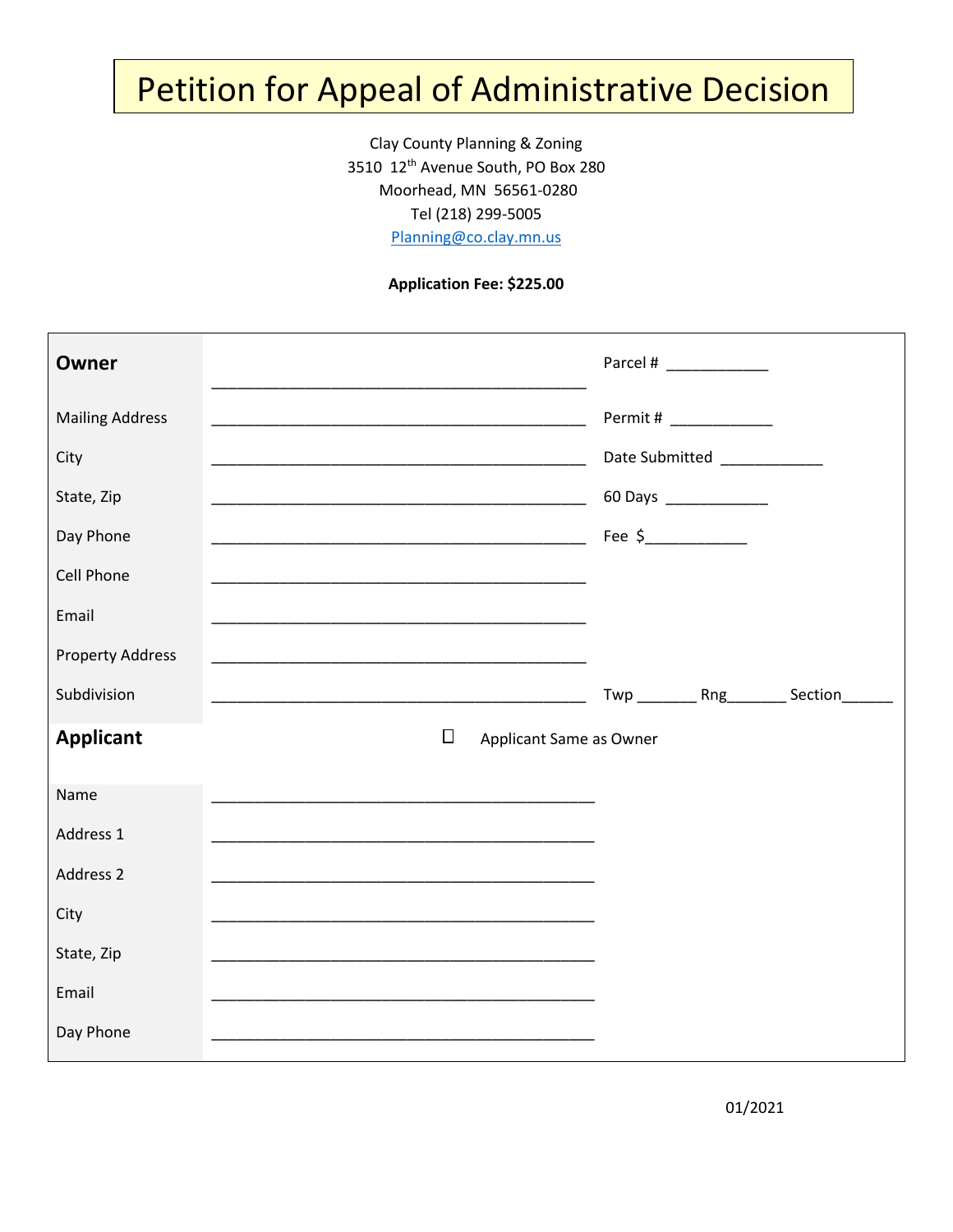We (I) the undersigned do hereby respectfully petition the Clay County Board of Adjustment to appeal an administrative decision made by the Clay County Planning Director or the Clay County Planning Commission. Said appeal is being made in accordance with the provisions of 8-5-4C of the Clay County land Development Ordinance.

\_\_\_\_\_\_\_\_\_\_\_\_\_\_\_\_\_\_\_\_\_\_\_\_\_\_\_\_\_\_\_\_\_\_\_\_\_\_\_\_\_\_\_\_\_\_\_\_\_\_\_\_\_\_\_\_\_\_\_\_\_\_\_\_\_\_\_\_\_\_\_\_\_\_\_\_\_\_\_\_\_\_\_\_\_\_

\_\_\_\_\_\_\_\_\_\_\_\_\_\_\_\_\_\_\_\_\_\_\_\_\_\_\_\_\_\_\_\_\_\_\_\_\_\_\_\_\_\_\_\_\_\_\_\_\_\_\_\_\_\_\_\_\_\_\_\_\_\_\_\_\_\_\_\_\_\_\_\_\_\_\_\_\_\_\_\_\_\_\_

\_\_\_\_\_\_\_\_\_\_\_\_\_\_\_\_\_\_\_\_\_\_\_\_\_\_\_\_\_\_\_\_\_\_\_\_\_\_\_\_\_\_\_\_\_\_\_\_\_\_\_\_\_\_\_\_\_\_\_\_\_\_\_\_\_\_\_\_\_\_\_\_\_\_\_\_\_\_\_\_\_\_\_

\_\_\_\_\_\_\_\_\_\_\_\_\_\_\_\_\_\_\_\_\_\_\_\_\_\_\_\_\_\_\_\_\_\_\_\_\_\_\_\_\_\_\_\_\_\_\_\_\_\_\_\_\_\_\_\_\_\_\_\_\_\_\_\_\_\_\_\_\_\_\_\_\_\_\_\_\_\_\_\_\_\_\_

\_\_\_\_\_\_\_\_\_\_\_\_\_\_\_\_\_\_\_\_\_\_\_\_\_\_\_\_\_\_\_\_\_\_\_\_\_\_\_\_\_\_\_\_\_\_\_\_\_\_\_\_\_\_\_\_\_\_\_\_\_\_\_\_\_\_\_\_\_\_\_\_\_\_\_\_\_\_\_\_\_\_\_

\_\_\_\_\_\_\_\_\_\_\_\_\_\_\_\_\_\_\_\_\_\_\_\_\_\_\_\_\_\_\_\_\_\_\_\_\_\_\_\_\_\_\_\_\_\_\_\_\_\_\_\_\_\_\_\_\_\_\_\_\_\_\_\_\_\_\_\_\_\_\_\_\_\_\_\_\_\_\_\_\_\_\_

\_\_\_\_\_\_\_\_\_\_\_\_\_\_\_\_\_\_\_\_\_\_\_\_\_\_\_\_\_\_\_\_\_\_\_\_\_\_\_\_\_\_\_\_\_\_\_\_\_\_\_\_\_\_\_\_\_\_\_\_\_\_\_\_\_\_\_\_\_\_\_\_\_\_\_\_\_\_\_\_\_\_\_

- 1. State the decision that is being appealed:
- 2. This decision was made by the:
	- ❑ Clay County Planning Director
	- ❑ Clay County Planning Commission
- 3. Describe the nature of and the justification for your appeal:

4. State the outcome that you desire from the appeal:

To the best of my knowledge, I certify that the information provided on this application and accompanying documents is true and accurate.